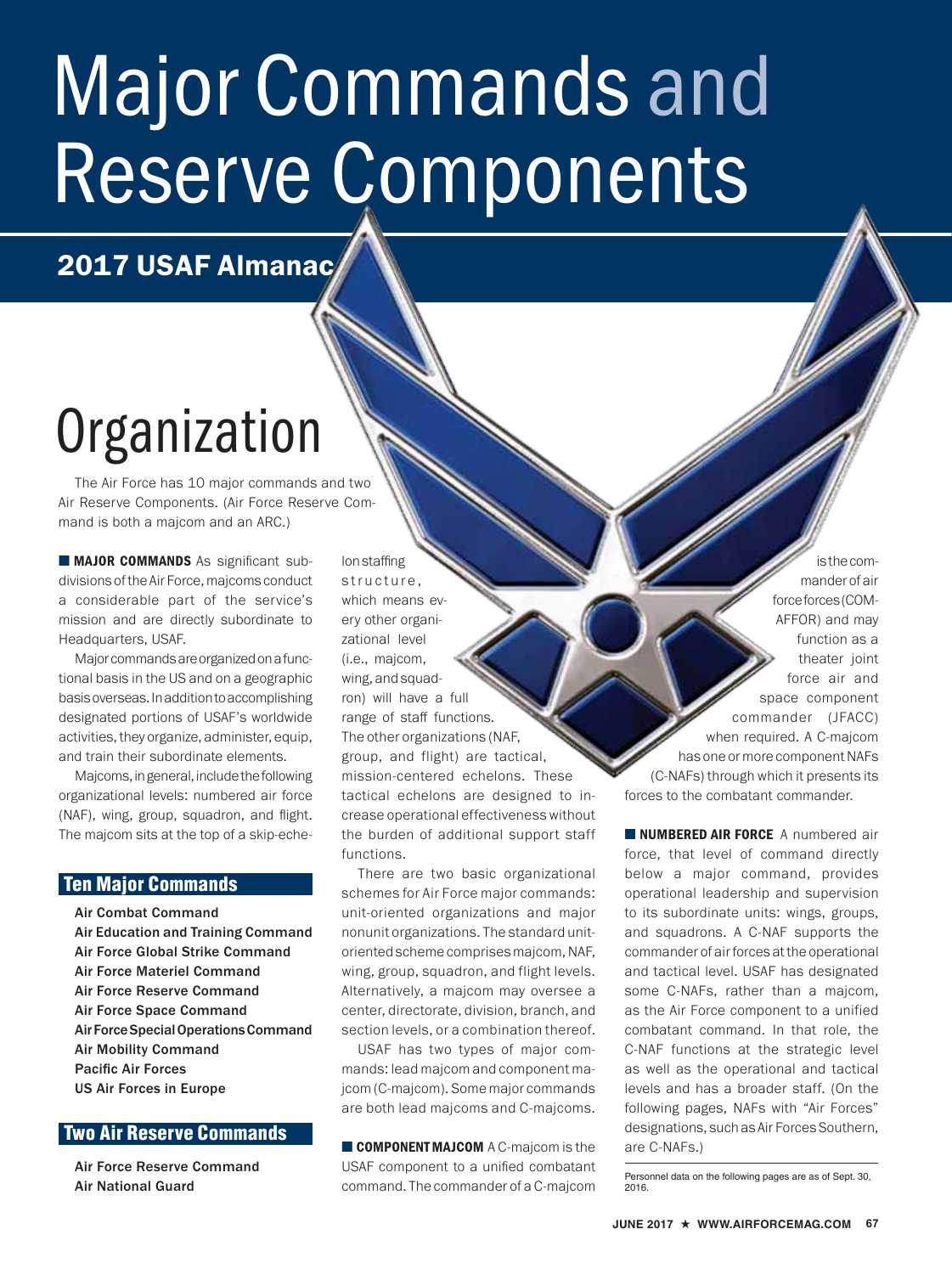

Headquarters: JB Langley-Eustis, Va. Date of current designation: June 1, 1992 Commander: Gen. James M. "Mike" Holmes

## Primary Mission

Primary force provider of combat airpower—fighter, conventional bomber, reconnaissance, battle management, and electronic combat aircraft—to combatant commands. Provide command, control, communications, and intelligence (C3I) systems. Conduct global information operations.



Southwest Asia

|                    | <b>PERSONNEL</b> |              |            |
|--------------------|------------------|--------------|------------|
| <b>Active Duty</b> | <b>Civilian</b>  | <b>Total</b> | Figl       |
| 74.240             | 10.610           | 84,850       | Hel        |
|                    |                  |              | $\sqrt{2}$ |

| <b>EQUIPMENT (TAI)</b> |     |
|------------------------|-----|
| Fighter/Attack         | 646 |
| Helicopter             | 40  |
| ISR/BM/C3              | 363 |
| Tanker                 | 16  |
| <b>Trainer</b>         | 45  |
|                        |     |

| <b>WINGS/CENTERS</b>                    | <b>LOCATION</b>           | AIRCRAFT/MISSION/WEAPON                                                  |
|-----------------------------------------|---------------------------|--------------------------------------------------------------------------|
| 1st Fighter Wing (FW)                   | JB Langley-Eustis, Va.    | F-22, T-38A                                                              |
| 4th FW                                  | Seymour Johnson AFB, N.C. | $F-15E$                                                                  |
| 9th Reconnaissance Wing                 | Beale AFB, Calif.         | RQ-4, T-38A, U-2                                                         |
| 20th FW                                 | Shaw AFB, S.C.            | <b>F-16CM</b>                                                            |
| 23rd Wing                               | Moody AFB, Ga.            | A-10C, HC-130J, HH-60G                                                   |
| 49th Wing                               | Holloman AFB, N.M.        | MO-9, OF-16                                                              |
| 53rd Wing                               | Eglin AFB, Fla.           | A-10C, B-1B, B-52H, E-9A, F-15C/D/E, F-16C/D, F-22A, F-35A, HC-130J,     |
|                                         |                           | HH-60G, MQ-1, MQ-9, QF-16, RQ-4                                          |
| 55th Wing                               | Offutt AFB, Neb.          | EC-130H, OC-135B, RC-135S/U/V/W, TC-135S/W, WC-135                       |
| 57th Wing                               | Nellis AFB, Nev.          | A-10C, EC-130, F-15, F-15E, F-16, F-22A, F-35A, HH-60G (23rd Wing), MQ-9 |
| 70th Intelligence, Surveillance, and    | Fort Meade, Md.           | Cryptologic operations                                                   |
| Reconnaissance Wing (ISRW)              |                           |                                                                          |
| 93rd Air Ground Operations Wing         | Moody AFB, Ga.            | Battlefield airmen operations, support                                   |
| 99th Air Base Wing (ABW)                | Nellis AFB, Nev.          | Base support                                                             |
| 325th FW                                | Tyndall AFB, Fla.         | $F-22A$                                                                  |
| 355th FW                                | Davis-Monthan AFB, Ariz.  | A-10C, EC-130H (55th Wing), F-16CG, HC-130J, HH-60G (23rd Wing)          |
| 363rd ISRW                              | JB Langley-Eustis, Va.    | Multi-intelligence analysis, targeting                                   |
| 366th FW                                | Mountain Home AFB, Idaho  | $F-15E$                                                                  |
| 388th FW                                | Hill AFB, Utah            | F-16C/D, F-35A                                                           |
| 432nd Wing                              | Creech AFB, Nev.          | MO-1, MO-9, RO-170                                                       |
| 480th ISRW                              | JB Langley-Eustis, Va.    | DCGS, cyber ISR, CFACC support, Signals intelligence integration         |
| 461st Air Control Wing (ACW)            | Robins AFB, Ga.           | $E-8C(AA)$                                                               |
| 505th Command and Control Wing          | Hurlburt Field, Fla.      | Command and control operational-level tactics, testing, training         |
| 552nd ACW                               | Tinker AFB, Okla.         | $E-3B/C/G$                                                               |
| 557th Weather Wing                      | Offutt AFB, Neb.          | Weather information                                                      |
| 601st Air & Space Operations Center     | Tyndall AFB, Fla.         | Plan and direct air operations                                           |
| 633rd ABW                               | JB Langley-Eustis, Va.    | Joint base facilities support                                            |
| Air Force Rescue Coordination Center    | Tyndall AFB, Fla.         | National search and rescue coordination                                  |
| Air Force Technical Applications Center | Patrick AFB, Fla.         | Nuclear treaty monitoring, nuclear event detection                       |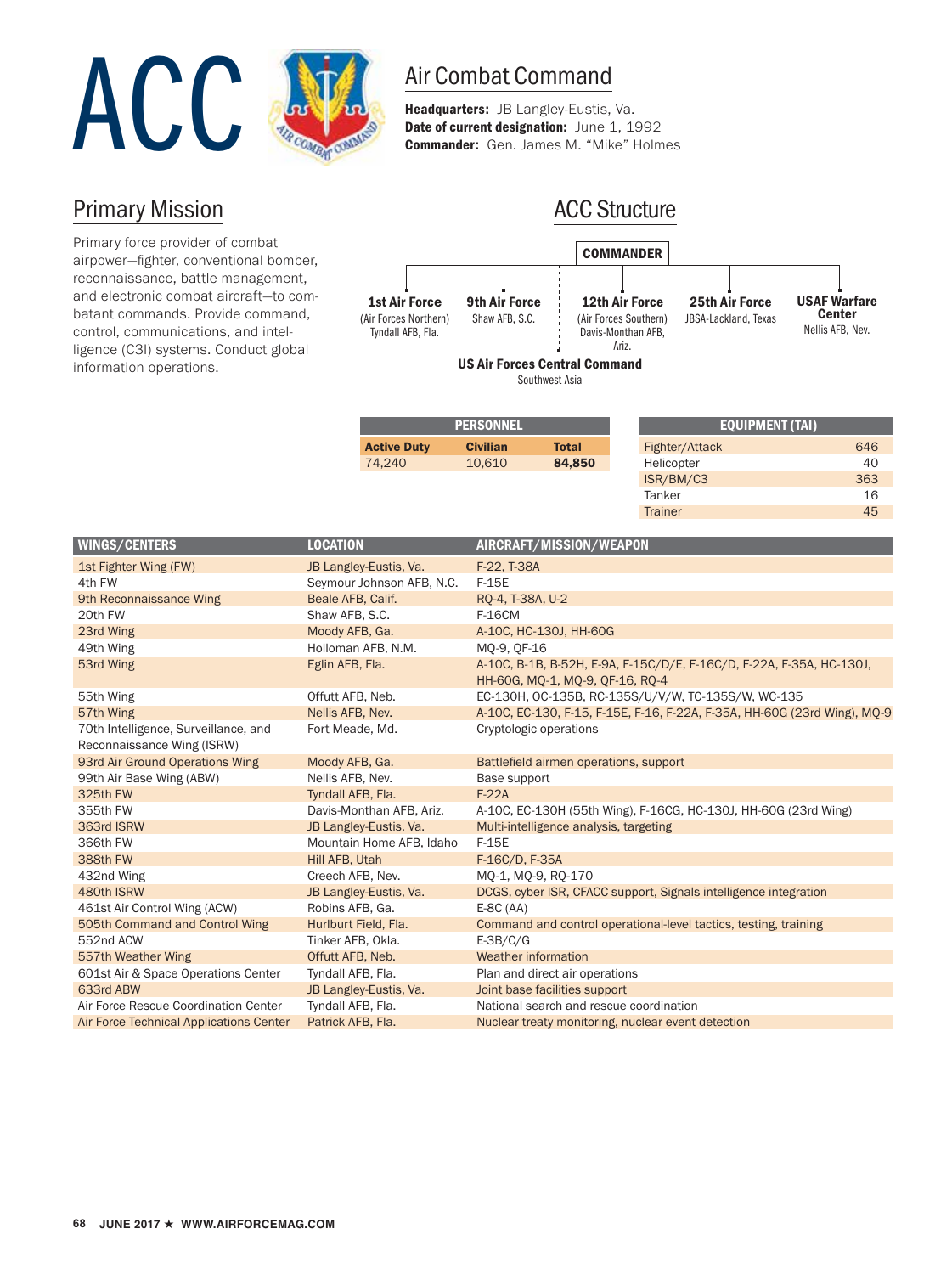

AETC Structure

Headquarters: JBSA-Randolph, Texas Date of current designation: July 1, 1993 Commander: Lt. Gen. Darryl Roberson

## Primary Mission

and Citizen Development

| Recruit, train, and educate airmen<br>through basic military training, initial |                                            |                                               |                           | <b>COMMANDER</b>               |                                                             |                                            |
|--------------------------------------------------------------------------------|--------------------------------------------|-----------------------------------------------|---------------------------|--------------------------------|-------------------------------------------------------------|--------------------------------------------|
| and advanced technical training, and<br>professional military education.       | <b>2nd Air Force</b><br>Keesler AFB, Miss. | <b>19th Air Force</b><br>JBSA-Randolph, Texas |                           |                                | <b>Air Force Recruiting Service</b><br>JBSA-Randolph, Texas | <b>Air University</b><br>Maxwell AFB, Ala. |
|                                                                                |                                            | <b>PERSONNEL</b>                              |                           |                                | <b>EQUIPMENT (TAI)</b>                                      |                                            |
|                                                                                | <b>Active Duty</b>                         | <b>Civilian</b>                               | <b>Total</b>              |                                | Fighter/Attack                                              | 168                                        |
|                                                                                | 55,577                                     | 14,412                                        | 69,989                    | Helicopter                     |                                                             | 50                                         |
|                                                                                |                                            |                                               |                           |                                | <b>Special Operations Forces</b>                            | 13                                         |
|                                                                                |                                            |                                               |                           | Tanker                         |                                                             | 23                                         |
|                                                                                |                                            |                                               |                           | <b>Trainer</b>                 |                                                             | 1,112                                      |
|                                                                                |                                            |                                               |                           | Transport                      |                                                             | 29                                         |
| <b>MAJOR UNITS</b>                                                             | <b>LOCATION</b>                            |                                               |                           | AIRCRAFT/MISSION/WEAPON        |                                                             |                                            |
| 12th Flying Training Wing (FTW)                                                | JBSA-Randolph, Texas                       |                                               |                           |                                | T-1A, T-6A, T-38C (CSO at NAS Pensacola, Fla.)              |                                            |
| 14th FTW                                                                       | Columbus AFB, Miss.                        |                                               |                           |                                | T-1A, T-6A, T-38C (A-29 at Moody AFB, Ga.)                  |                                            |
| 17th Training Wing (TRW)                                                       |                                            | Goodfellow AFB, Texas                         |                           | <b>Technical training</b>      |                                                             |                                            |
| 33rd Fighter Wing (FW)                                                         | Eglin AFB, Fla.                            |                                               | $F-35$                    |                                |                                                             |                                            |
| 37th TRW                                                                       | <b>JBSA-Lackland, Texas</b>                |                                               |                           |                                | Basic military and technical training                       |                                            |
| 42nd Air Base Wing (ABW)                                                       | Maxwell AFB, Ala.                          |                                               | Base support              |                                |                                                             |                                            |
| 47th FTW                                                                       | Laughlin AFB, Texas                        |                                               | T-1A, T-6A, T-38C         |                                |                                                             |                                            |
| 56th FW                                                                        | Luke AFB, Ariz.                            |                                               | F-16, F-35                |                                |                                                             |                                            |
| 58th Special Operations Wing                                                   | Kirtland AFB, N.M.                         |                                               |                           |                                | CV-22, HC-130J/P/N, HH-60G, MC-130H/J/P, UH-1N, TH-1H       |                                            |
| 59th Medical Wing                                                              | JBSA-Lackland, Texas                       |                                               |                           |                                | Wilford Hall Ambulatory Surgical Center                     |                                            |
| 71st FTW                                                                       | Vance AFB, Okla.                           |                                               | T-1A, T-6A, T-38C         |                                |                                                             |                                            |
| 80th FTW                                                                       | Sheppard AFB, Texas                        |                                               | T-6A, T-38C               |                                |                                                             |                                            |
| 81st TRW                                                                       | Keesler AFB, Miss.                         |                                               | <b>Technical training</b> |                                |                                                             |                                            |
| 82nd TRW                                                                       | Sheppard AFB, Texas                        |                                               |                           | <b>Technical training</b>      |                                                             |                                            |
| 97th Air Mobility Wing                                                         | Altus AFB, Okla.                           |                                               | C-17, KC-135R             |                                |                                                             |                                            |
| 314th Airlift Wing                                                             | Little Rock AFB, Ark.                      |                                               | $C-130J$                  |                                |                                                             |                                            |
| 502nd ABW                                                                      |                                            | <b>JBSA-Fort Sam Houston, Texas</b>           |                           | JBSA facilities support        |                                                             |                                            |
| Air Force Institute of Technology                                              |                                            | Wright-Patterson AFB, Ohio                    |                           | Postgraduate education         |                                                             |                                            |
| Air Force Research Institute                                                   | Maxwell AFB, Ala.                          |                                               |                           | <b>Historical research</b>     |                                                             |                                            |
| Carl A. Spaatz Center for Officer Education                                    | Maxwell AFB, Ala.                          |                                               |                           |                                | Officer professional military education (PME)               |                                            |
| Curtis E. LeMay Center for Doctrine Dev. & Education                           | Maxwell AFB, Ala.                          |                                               |                           | Air Force doctrine development |                                                             |                                            |
| Ira C. Eaker Center for Professional Dev.                                      | Maxwell AFB, Ala.                          |                                               |                           |                                | Professional and technical continuing education             |                                            |

Muir S. Fairchild Research Information Center Maxwell AFB, Ala. Information resources Thomas N. Barnes Center for Enlisted Education Maxwell AFB, Ala. Enlisted PME

Jeanne M. Holm Center for Officer Accessions Maxwell AFB, Ala. Officer training, ROTC and JROTC oversight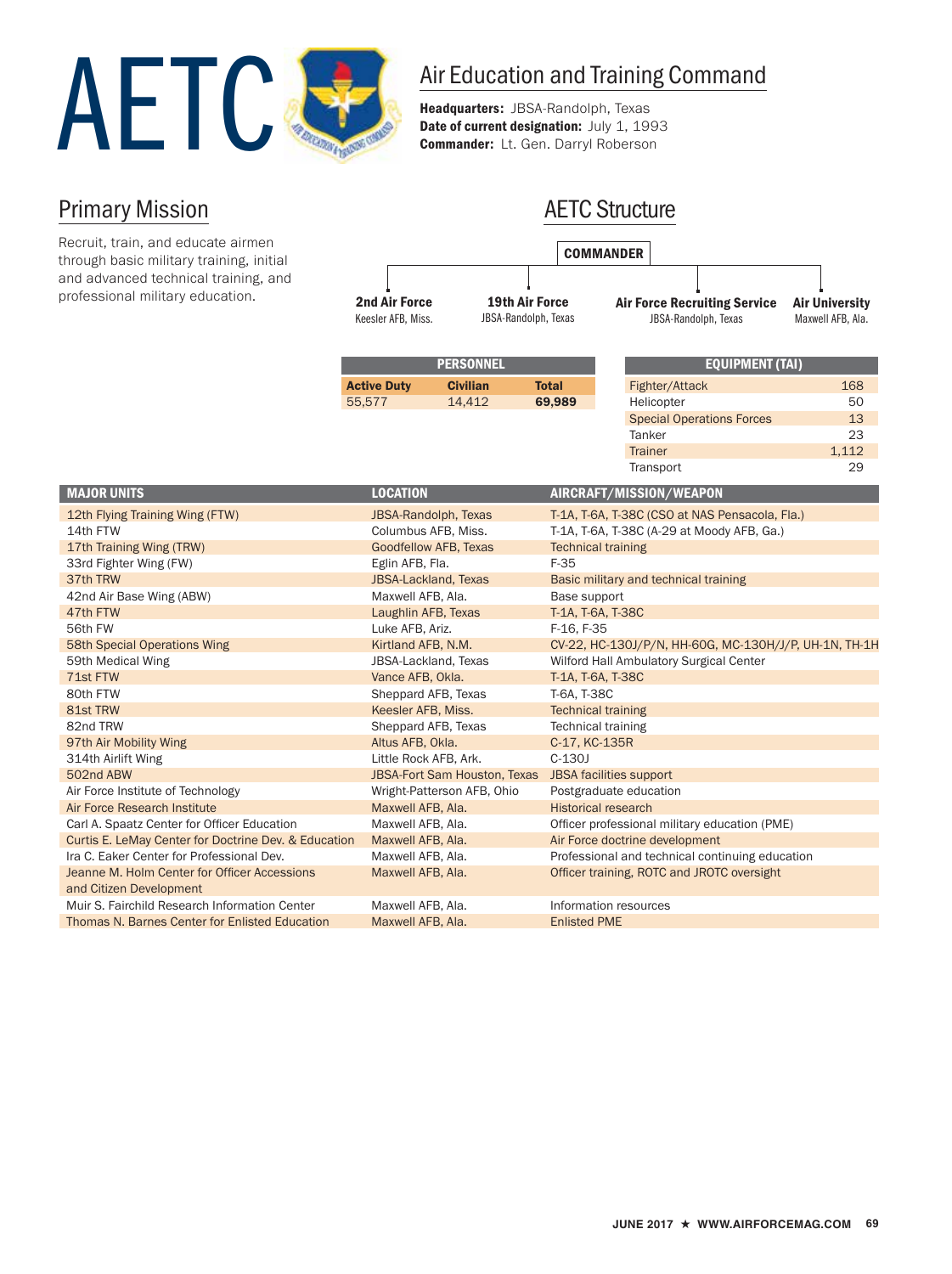

Headquarters: Barksdale AFB, La. Date of current designation: Aug. 7, 2009 Commander: Gen. Robin Rand

## Primary Mission

Organize, train, equip, maintain, and provide ICBM forces and long-range bomber forces to combatant commanders.

## AFGSC Structure



8th Air Force (Air Forces Strategic/Task Force 204) Barksdale AFB, La.

20th Air Force (Air Forces Strategic/Task Force 214) F. E. Warren AFB, Wyo.

| <b>EQUIPMENT (TAI)</b> |     |
|------------------------|-----|
| <b>Bomber</b>          | 135 |
| Helicopter             | 25  |
| <b>ICBM</b>            | 406 |
| ISR/BM/C3              |     |
| <b>Trainer</b>         | 14  |

| <b>MAJOR UNITS</b>              | <b>LOCATION</b>        | AIRCRAFT/MISSION/WEAPON                                        |
|---------------------------------|------------------------|----------------------------------------------------------------|
| 2nd Bomb Wing (BW)              | Barksdale AFB, La.     | <b>B-52H</b>                                                   |
| 5th BW                          | Minot AFB, N.D.        | <b>B-52H</b>                                                   |
| 7th BW                          | Dyess AFB, Texas       | $B-1$                                                          |
| 28th BW                         | Ellsworth AFB, S.D.    | $B-1$                                                          |
| 90th Missile Wing (MW)          | F. E. Warren AFB, Wyo. | Minuteman III, UH-1N                                           |
| 91st MW                         | Minot AFB, N.D.        | Minuteman III, UH-1N                                           |
| 341st MW                        | Malmstrom AFB, Mont.   | Minuteman III, UH-1N                                           |
| 377th Air Base Wing             | Kirtland AFB, N.M.     | Nuclear operations, expeditionary force training, base support |
| 509th BW                        | Whiteman AFB, Mo.      | <b>B-2, T-38C</b>                                              |
| 595th Command and Control Group | Offutt, Neb.           | Command and control, E-4B                                      |

**PERSONNEL** Active Duty Civilian Total 26,677 3,969 30,646

|                | <b>Acronyms</b>                 |             |                                  |               |                                  |               |                                       |
|----------------|---------------------------------|-------------|----------------------------------|---------------|----------------------------------|---------------|---------------------------------------|
| AA             | active associate:               | <b>CRG</b>  | contingency response group       | GA            | <b>Guardian Angel</b>            | <b>MAFFS</b>  | Modular Airborne                      |
|                | ANG/AFRC own aircraft           | <b>CRTC</b> | <b>Combat Readiness Training</b> |               | (pararescuemen, combat           |               | <b>Firefighting System</b>            |
| <b>AATTC</b>   | <b>Advanced Airlift Tactics</b> |             | Center                           |               | rescue officers, and survival,   | <b>MGS</b>    | mobile ground station (space)         |
|                | <b>Training Center</b>          | <b>CSDC</b> | <b>Consolidated Storage and</b>  |               | evasion, resistance, and         | <b>NAS</b>    | <b>Naval Air Station</b>              |
| <b>AEHF</b>    | Advanced Extremely High         |             | Deployment Center (medical)      |               | escape specialists)              | <b>NOSS</b>   | network operations security           |
|                | Frequency                       | <b>CSO</b>  | combat systems officer           | <b>GEODSS</b> | Ground-based Electro-            |               | squadron                              |
| AOC/G/S        | air and space operations        | <b>CW</b>   | combat weather                   |               | <b>Optical Deep Space</b>        | <b>PARCS</b>  | <b>Perimeter Acquisition</b>          |
|                | center/group/squadron           | <b>DCGS</b> | <b>Distributed Common</b>        |               | Surveillance system              |               | Radar Attack                          |
| <b>ARB</b>     | Air Reserve Base                |             | <b>Ground Station</b>            | <b>GPS</b>    | <b>Global Positioning System</b> |               | <b>Characterization System</b>        |
| BM             | battle management               | <b>DMSP</b> | Defense Meteorological           | <b>GSSAP</b>  | Geosynchronous Space             | <b>RAOC</b>   | regional air operations center        |
| <b>BMEWS</b>   | <b>Ballistic Missile Early</b>  |             | Satellite Program                |               | <b>Situational Awareness</b>     | <b>RCC</b>    | rescue coordination center            |
|                | <b>Warning System</b>           | <b>DSCS</b> | <b>Defense Satellite</b>         |               | Program                          | <b>ROTC</b>   | <b>Reserve Officer Training Corps</b> |
| C <sub>2</sub> | command and control             |             | <b>Communications System</b>     | <b>ISR</b>    | intelligence, surveillance,      | <b>SBIRS</b>  | Space Based Infrared System           |
| C <sub>3</sub> | command, control, and           | <b>DSP</b>  | Defense Support Program          |               | and reconnaissance               | <b>SBSS</b>   | <b>Space Based Surveillance</b>       |
|                | communications                  | <b>DTOC</b> | <b>Distributed Training</b>      | JB            | Joint Base                       |               | System                                |
| <b>CACS</b>    | command and control             |             | <b>Operations Center</b>         | <b>JBSA</b>   | Joint Base San Antonio           | <b>SOW</b>    | <b>Special Operations Wing</b>        |
|                | squadron (space)                | <b>EOD</b>  | explosive ordnance disposal      | <b>JMS</b>    | Joint Space Operations Center    | <b>SPADOC</b> | Space Defense Operations              |
| <b>CC</b>      | combat communications           | <b>FTU</b>  | formal training unit             |               | (JSpOC) Mission System           |               | Center                                |
| <b>CFACC</b>   | combined force air              |             |                                  | <b>JRB</b>    | Joint Reserve Base               | <b>TACP</b>   | tactical air control party            |
|                | component commander             |             |                                  | <b>JROTC</b>  | Junior Reserve Officer Training  | TAI           | total active inventory                |
| <b>CIRF</b>    | centralized intermediate        |             |                                  |               | Corps                            | <b>WGS</b>    | <b>Wideband Global Satcom</b>         |
|                | repair facility                 |             |                                  |               |                                  |               |                                       |

**70** JUNE 2017 ★ WWW.AIRFORCEMAG.COM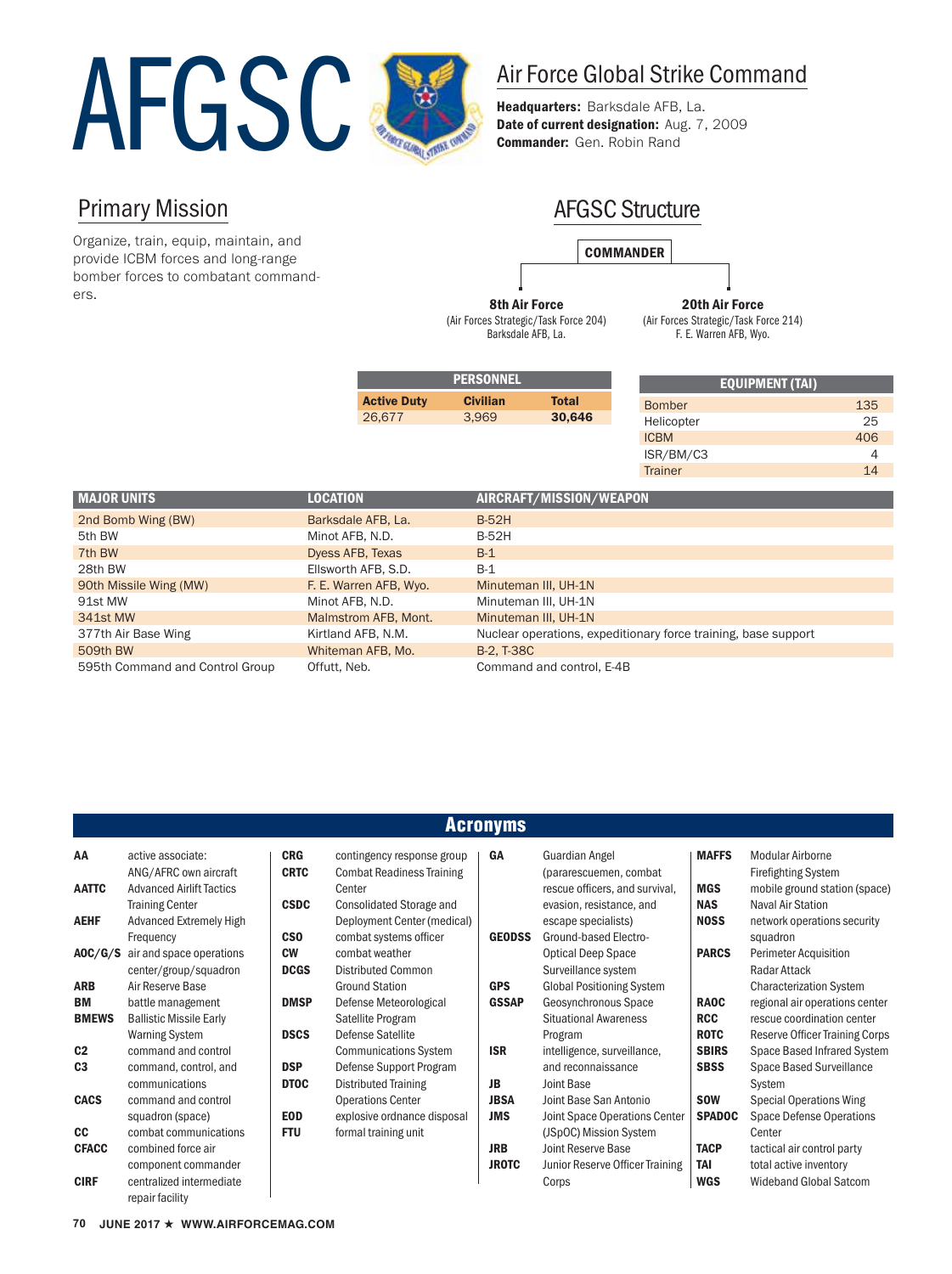

Headquarters: Wright-Patterson AFB, Ohio Date of current designation: July 1, 1992 Commander: Gen. Ellen M. Pawlikowski

COMMANDER

٦

AFMC Structure

## Primary Mission

Research, develop, procure, test, and sustain USAF weapon systems.

|             | <u>Jujiani Obril weapon Jyalenia.</u>   |                                                             |                                                          |                                                          |                             |  |                                |                                   |                                                 |  |
|-------------|-----------------------------------------|-------------------------------------------------------------|----------------------------------------------------------|----------------------------------------------------------|-----------------------------|--|--------------------------------|-----------------------------------|-------------------------------------------------|--|
|             |                                         | <b>PERSONNEL</b>                                            |                                                          |                                                          |                             |  |                                |                                   |                                                 |  |
|             |                                         | <b>Civilian</b>                                             | <b>Total</b>                                             | <b>Air Force</b>                                         |                             |  |                                | <b>Air Force Life Cycle</b>       | <b>Air Force Nuclear</b>                        |  |
|             | <b>Active Duty</b><br>15,475            | 61,941                                                      | 77,416                                                   | <b>Installation &amp;</b>                                |                             |  |                                | <b>Management Center (AFLCMC)</b> | <b>Weapons Center</b>                           |  |
|             |                                         |                                                             |                                                          | <b>Mission Support</b>                                   |                             |  |                                | Wright-Patterson AFB, Ohio        | (AFNWC)<br>Kirtland AFB, N.M.                   |  |
|             |                                         |                                                             |                                                          | <b>Center (AFIMSC)</b><br>JBSA-Lackland,                 |                             |  |                                |                                   |                                                 |  |
|             |                                         | <b>EQUIPMENT (TAI)</b>                                      |                                                          | Texas                                                    |                             |  |                                |                                   |                                                 |  |
|             | <b>Bomber</b>                           |                                                             | 5                                                        |                                                          |                             |  |                                |                                   |                                                 |  |
|             | Fighter/Attack                          |                                                             | 46                                                       |                                                          | <b>Air Force Research</b>   |  | <b>Air Force</b>               | <b>Air Force Test</b>             | <b>National Museum</b>                          |  |
|             | Helicopter                              |                                                             | 5                                                        |                                                          | Laboratory (AFRL)           |  | <b>Sustainment</b>             | <b>Center (AFTC)</b>              | of the US Air Force                             |  |
|             | ISR/BM/C3                               |                                                             | 22                                                       |                                                          | Wright-Patterson AFB, Ohio  |  | Center (AFSC)                  | Edwards AFB, Calif.               | Wright-Patterson AFB, Ohio                      |  |
|             | <b>Tanker</b>                           |                                                             | 2 <sup>1</sup>                                           |                                                          |                             |  | Tinker AFB, Okla.              |                                   |                                                 |  |
|             | Trainer                                 |                                                             | 23                                                       |                                                          |                             |  |                                |                                   |                                                 |  |
|             | Transport                               |                                                             | 26                                                       |                                                          |                             |  |                                |                                   |                                                 |  |
|             | <b>MAJOR UNITS</b>                      |                                                             |                                                          |                                                          | <b>LOCATION</b>             |  |                                | AIRCRAFT/MISSION/WEAPON           |                                                 |  |
|             |                                         |                                                             |                                                          |                                                          |                             |  |                                |                                   |                                                 |  |
|             |                                         | Air Force Civil Engineer Center                             |                                                          |                                                          | <b>JBSA-Lackland, Texas</b> |  |                                |                                   | Installation support (civil engineering)        |  |
| AFIMSC      |                                         |                                                             | Air Force Financial Management Center of Expertise       |                                                          | Buckley AFB, Colo.          |  |                                |                                   | Installation support (financial analysis)       |  |
|             |                                         | Air Force Financial Services Center                         |                                                          |                                                          | Ellsworth AFB, S.D.         |  |                                |                                   | Installation support (payment processing)       |  |
|             |                                         | Air Force Security Forces Center                            |                                                          |                                                          | <b>JBSA-Lackland, Texas</b> |  |                                |                                   | Installation support (security forces programs) |  |
|             |                                         |                                                             | Air Force Program Executive Officer-Agile Combat Support |                                                          |                             |  | Wright-Patterson AFB, Ohio     | Systems acquisition               |                                                 |  |
|             | AFPEO-Armament                          |                                                             |                                                          |                                                          | Eglin AFB, Fla.             |  |                                | Systems acquisition               |                                                 |  |
|             | AFPEO-Battle Management                 |                                                             |                                                          |                                                          | Hanscom AFB, Mass.          |  |                                | Systems acquisition               |                                                 |  |
|             | AFPEO-Business and Enterprise Systems   |                                                             |                                                          |                                                          |                             |  | Maxwell AFB-Gunter Annex, Ala. | Systems acquisition               |                                                 |  |
|             |                                         | AFPEO-C3I and Networks                                      |                                                          |                                                          | Hanscom AFB, Mass.          |  |                                | Systems acquisition               |                                                 |  |
|             | AFLCMC<br>AFPEO-Fighters and Bombers    |                                                             |                                                          | Wright-Patterson AFB, Ohio                               |                             |  | Systems acquisition            |                                   |                                                 |  |
|             | AFPEO-ISR and Special Operations Forces |                                                             |                                                          | Wright-Patterson AFB, Ohio<br>Wright-Patterson AFB, Ohio |                             |  | Systems acquisition            |                                   |                                                 |  |
|             | AFPEO-Mobility                          |                                                             |                                                          |                                                          |                             |  | Systems acquisition            |                                   |                                                 |  |
|             | AFPEO-Tanker                            |                                                             |                                                          |                                                          |                             |  | Wright-Patterson AFB, Ohio     | <b>Systems acquisition</b>        |                                                 |  |
|             |                                         | 88th Air Base Wing (ABW)<br>AFPEO-Nuclear Command, Control, |                                                          |                                                          |                             |  | Wright-Patterson AFB, Ohio     | Base support                      |                                                 |  |
|             | and Communications                      |                                                             |                                                          |                                                          | Hanscom AFB, Mass.          |  |                                | <b>Systems acquisition</b>        |                                                 |  |
| AFNWC       |                                         | AFPEO-Strategic Systems                                     |                                                          |                                                          | Kirtland AFB, N.M.          |  |                                | Systems acquisition               |                                                 |  |
|             | Aerospace Systems                       |                                                             |                                                          |                                                          |                             |  | Wright-Patterson AFB, Ohio     |                                   | Research and development (R&D)                  |  |
|             |                                         | Air Force Office of Scientific Research                     |                                                          |                                                          | Arlington, Va.              |  |                                | Research                          |                                                 |  |
|             |                                         |                                                             | Air Force Strategic Development Planning and             |                                                          |                             |  | Wright-Patterson AFB, Ohio     | R&D                               |                                                 |  |
|             | <b>Experimentation Office</b>           |                                                             |                                                          |                                                          |                             |  |                                |                                   |                                                 |  |
|             | Directed Energy                         |                                                             |                                                          |                                                          | Kirtland AFB, N.M.          |  |                                | R&D                               |                                                 |  |
| <b>AFRL</b> | Information                             |                                                             |                                                          |                                                          | Rome, N.Y.                  |  |                                | R&D                               |                                                 |  |
|             |                                         | Materials and Manufacturing                                 |                                                          |                                                          |                             |  | Wright-Patterson AFB, Ohio     | R&D                               |                                                 |  |
|             | <b>Munitions</b>                        |                                                             |                                                          |                                                          | Eglin AFB, Fla.             |  |                                | R&D                               |                                                 |  |
|             | Sensors                                 |                                                             |                                                          |                                                          |                             |  | Wright-Patterson AFB, Ohio     | R&D                               |                                                 |  |
|             | <b>Space Vehicles</b>                   |                                                             |                                                          |                                                          | Kirtland AFB, N.M.          |  |                                | R&D                               |                                                 |  |
|             |                                         | 711th Human Performance Wing                                |                                                          |                                                          |                             |  | Wright-Patterson AFB, Ohio     |                                   | Human performance evaluation and research       |  |
|             |                                         | Ogden Air Logistics Complex (ALC)                           |                                                          |                                                          | Hill AFB, Utah              |  |                                | Weapons sustainment               |                                                 |  |
|             | Oklahoma City ALC                       |                                                             |                                                          |                                                          | Tinker AFB, Okla.           |  |                                | Weapons sustainment               |                                                 |  |
|             | <b>Warner Robins ALC</b>                |                                                             |                                                          |                                                          | Robins AFB, Ga.             |  |                                | Weapons sustainment               |                                                 |  |
| <b>AFSC</b> | 72nd ABW                                |                                                             |                                                          |                                                          | Tinker AFB, Okla.           |  |                                | Base support                      |                                                 |  |
|             | 75th ABW                                |                                                             |                                                          |                                                          | Hill AFB, Utah              |  |                                |                                   | Base and Utah Test and Training Range support   |  |
|             | 78th ABW                                |                                                             |                                                          |                                                          | Robins AFB, Ga.             |  |                                | Base support                      |                                                 |  |
|             |                                         | 448th Supply Chain Management Wing                          |                                                          |                                                          | Tinker AFB, Okla.           |  |                                |                                   | Depot line repairables and consumables          |  |
|             |                                         | 635th Supply Chain Operations Wing                          |                                                          |                                                          | Scott AFB, III.             |  |                                | Global sustainment support        |                                                 |  |
|             |                                         |                                                             | Arnold Engineering Development Complex                   |                                                          | Arnold AFB, Tenn.           |  |                                |                                   | Flight, space, and missile ground testing       |  |
| <b>AFTC</b> | 96th Test Wing (TW)                     |                                                             |                                                          |                                                          | Eglin AFB, Fla.             |  |                                |                                   | Aircraft testing and base support               |  |
|             | 412th TW                                |                                                             |                                                          |                                                          | Edwards AFB, Calif.         |  |                                |                                   | Aircraft testing and base support               |  |

 $\Gamma$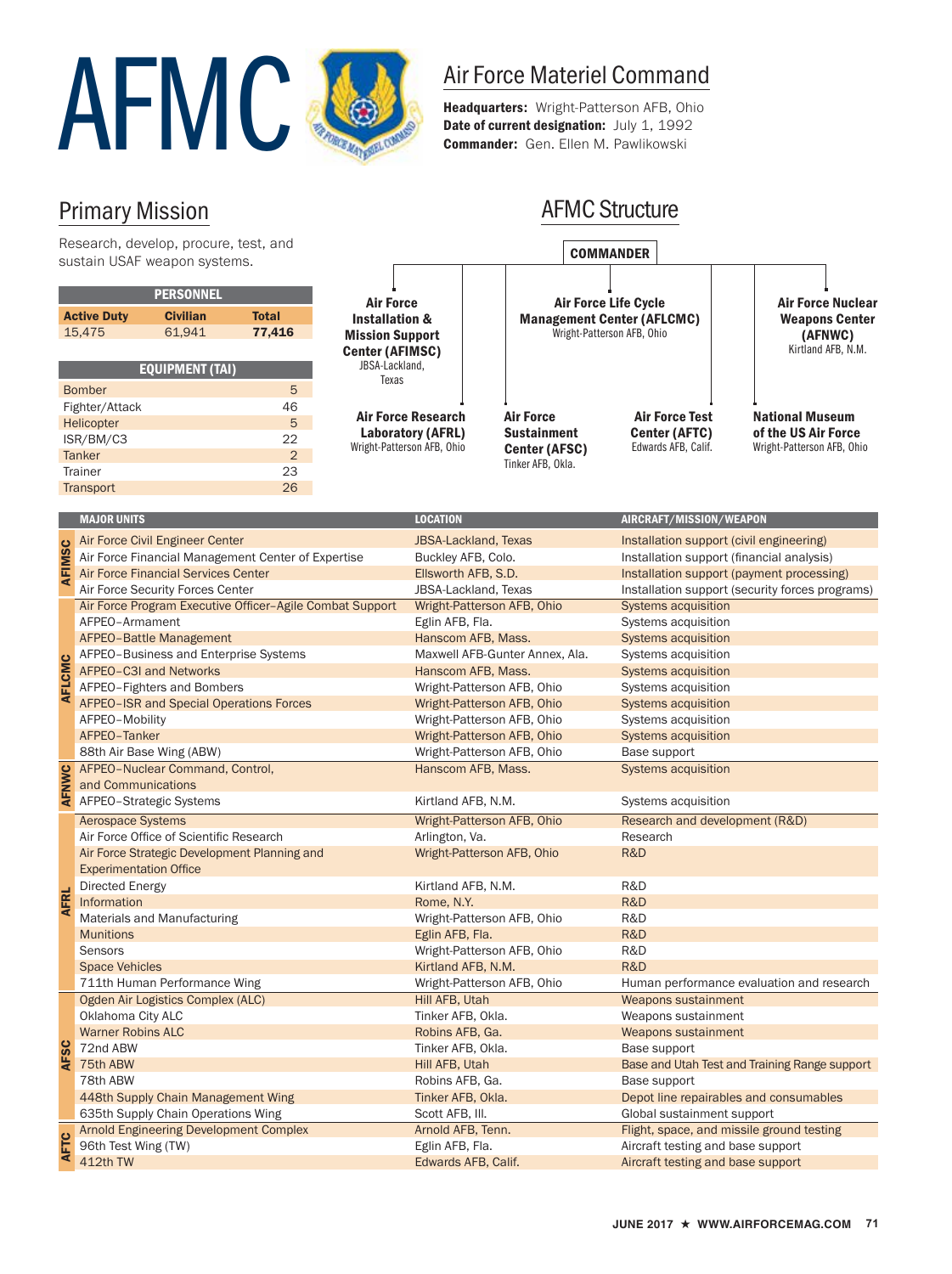

Headquarters: Robins AFB, Ga. Date of current designation: Feb. 17, 1997 Commander: Lt. Gen. Maryanne Miller

## Primary Mission

Provide strike, air mobility, special operations forces, rescue, aeromedical evacuation, aerial firefighting and spraying, weather reconnaissance, cyberspace operations, ISR, space, flying training, and other capabilities to support the Active Duty force and assist with domestic and foreign disaster relief.



| <b>PERSONNEL</b>                |                    |                                        |              |
|---------------------------------|--------------------|----------------------------------------|--------------|
| <b>Total</b> (Selected reserve) | <b>Active Duty</b> | <b>Civilian</b> (Includes technicians) | <b>Total</b> |
| 69,200                          | 392                | 12.716                                 | 82,308       |
|                                 |                    |                                        |              |

| <b>EQUIPMENT (TAI)</b> |     |  |  |  |
|------------------------|-----|--|--|--|
| <b>Bomber</b>          | 18  |  |  |  |
| Fighter/Attack         | 111 |  |  |  |
| Helicopter             | 15  |  |  |  |
| ISR/BM/C3              | 10  |  |  |  |
| <b>Tanker</b>          | 72  |  |  |  |
| Transport              | 101 |  |  |  |

| WINGS/CENTERS                               | <b>LOCATION</b>                   | AIRCRAFT/MISSION/WEAPON                                          |
|---------------------------------------------|-----------------------------------|------------------------------------------------------------------|
| 94th Airlift Wing (AW)                      | Dobbins ARB, Ga.                  | C-130H                                                           |
| 301st Fighter Wing (FW)                     | NAS JRB Fort Worth, Texas         | F-16 and F-22, MQ-1, and MQ-9 (Tyndall AFB, Fla.)                |
| 302nd AW                                    | Peterson AFB, Colo.               | C-130H (including Modular Airborne Firefighting System)          |
| 307th Bomb Wing                             | Barksdale AFB, La.                | <b>B-52H</b>                                                     |
| 310th Space Wing                            | Schriever AFB, Colo.              | Space control and operations and warning, information operations |
| 315th AW (classic associate)                | JB Charleston, S.C.               | $C-17$                                                           |
| 349th Air Mobility Wing (classic associate) | Travis AFB, Calif.                | C-5, C-17, KC-10                                                 |
| 403rd Wing                                  | Keesler AFB, Miss.                | C-130J, WC-130J (Hurricane Hunters)                              |
| 419th FW (classic associate)                | Hill AFB, Utah                    | F-16, F-35A                                                      |
| 433rd AW                                    | JBSA-Lackland, Texas              | C-5A/B, formal training unit                                     |
| 434th Air Refueling Wing (ARW)              | Grissom ARB, Ind.                 | <b>KC-135R</b>                                                   |
| 439th AW                                    | Westover ARB, Mass.               | $C-5B$                                                           |
| 440th AW                                    | Pope Field, N.C.                  | C-130H                                                           |
| 442nd FW                                    | Whiteman AFB, Mo.                 | $A-10C$                                                          |
| 445th AW                                    | Wright-Patterson AFB, Ohio        | $C-17$                                                           |
| 446th AW (classic associate)                | JB Lewis-McChord, Wash.           | $C-17$                                                           |
| 452nd AMW                                   | March ARB, Calif.                 | C-17, KC-135R                                                    |
| 459th ARW                                   | JB Andrews, Md.                   | <b>KC-135R</b>                                                   |
| 482nd FW                                    | Homestead ARB, Fla.               | F-16C                                                            |
| 507th ARW                                   | Tinker AFB, Okla.                 | <b>KC-135R</b>                                                   |
| 512th AW (classic associate)                | Dover AFB, Del.                   | C-5M, C-17                                                       |
| 514th AMW (classic associate)               | JB McGuire-Dix-Lakehurst, N.J.    | C-17, KC-10                                                      |
| 908th AW                                    | Maxwell AFB, Ala.                 | C-130H                                                           |
| 910th AW                                    | Youngstown ARS, Ohio              | C-130H                                                           |
| 911th AW                                    | Pittsburgh Arpt., Pa.             | C-130H                                                           |
| 914th AW                                    | Niagara Falls Arpt./ARS, N.Y.     | KC-135 (planned)                                                 |
| 916th ARW                                   | Seymour Johnson AFB, N.C.         | <b>KC-135R</b>                                                   |
| 919th Special Operations Wing               | Duke Field, Fla.                  | AC-130U, C-145A, C-146, MQ-9, PC-12, U-28 (classic associate)    |
| 920th Rescue Wing                           | Patrick AFB, Fla.                 | HC-130N/P, HH-60G                                                |
| 926th Wing (classic associate)              | Nellis AFB, Nev.                  | A-10, F-15C, F-15E, F-16, F-22A, F-35A, HH-60G,                  |
|                                             |                                   | MQ-1 and MQ-9 (Creech AFB, Nev.)                                 |
| 927th ARW (classic associate)               | MacDill AFB, Fla.                 | <b>KC-135R</b>                                                   |
| 932nd AW                                    | Scott AFB, III.                   | $C-4OC$                                                          |
| 934th AW                                    | Minneapolis-St. Paul Arpt., Minn. | C-130H                                                           |
| 940th Wing (classic associate)              | Beale AFB, Calif.                 | AOC, DCGS, RQ-4                                                  |
| 944th FW (classic associate)                | Luke AFB, Ariz.                   | F-15E (Seymour Johnson AFB, N.C.), F-16                          |

Classic associate: Active Duty unit owns aircraft.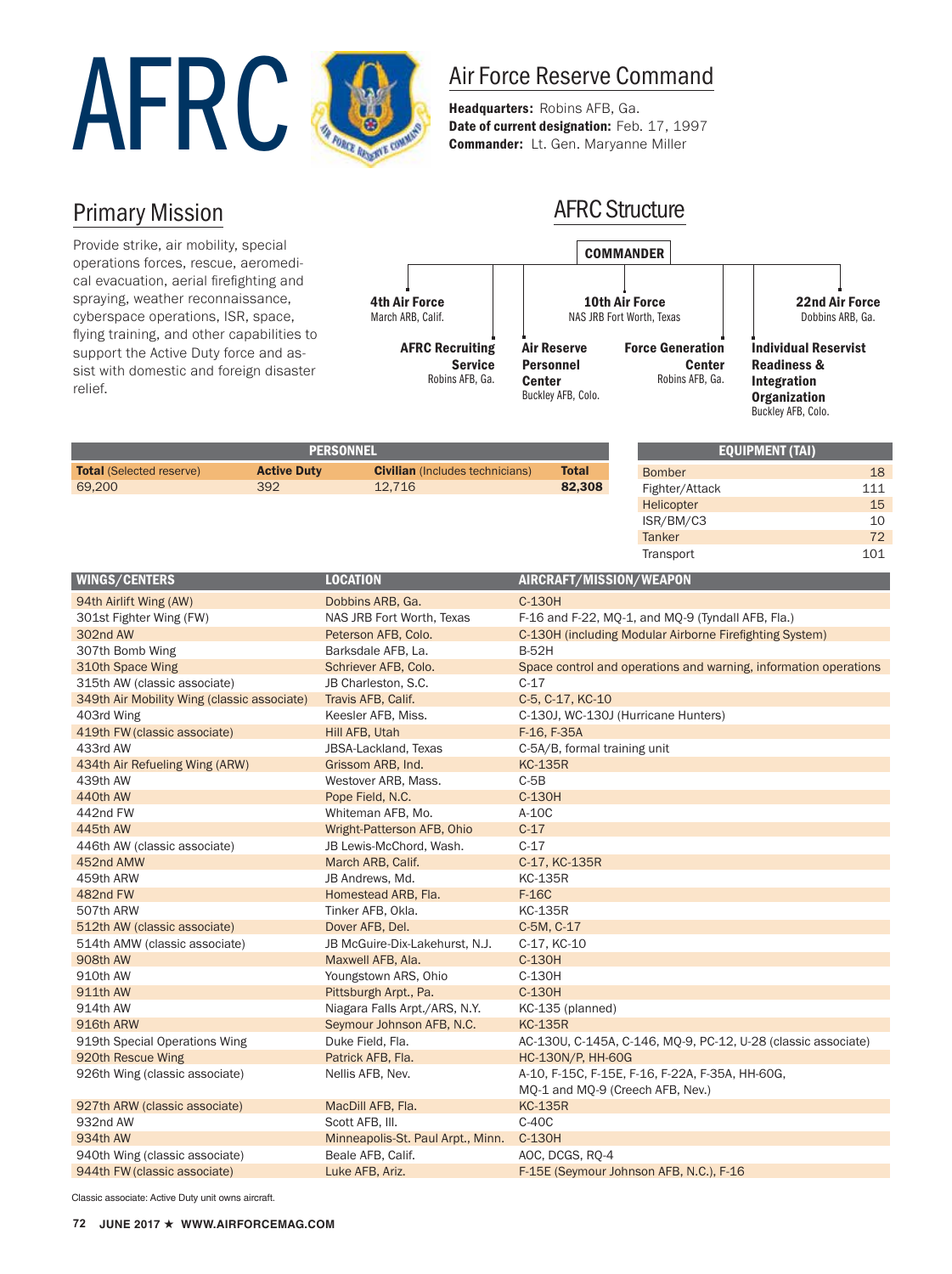# Air Force Space Command<br>
Headquarters: Peterson AFB, Colo.<br>
Date of current designation: Sept. 1, 19<br>
Commander: Gen. John W. "Jay" Raymo



Headquarters: Peterson AFB, Colo. Date of current designation: Sept. 1, 1982 Commander: Gen. John W. "Jay" Raymond

## Primary Mission

Organize, train, equip, maintain, and provide space and cyberspace operations forces. Develop, procure, and test space systems. Sustain national space launch facilities.



Scott AFB, Ill.

Los Angeles AFB, Calif.

|                    | <b>PERSONNEL</b> |        | <b>EOUIPMENT</b>                                                                           |
|--------------------|------------------|--------|--------------------------------------------------------------------------------------------|
| <b>Active Duty</b> | <b>Civilian</b>  | Total  | Air Force Satellite Control Network, BMEWS, Cyber Weapon Systems, GEODSS, JMS, Launch/test |
| 13.064             | 6.880            | 19.944 | ranges, Pave Phased Array Warning System, PARCS, SPADOC, Space surveillance radars         |

ray Warning System, PARCS, SPADOC, Space surveillance radars Satellite systems (on orbit):

| <b>SBSS</b> |
|-------------|
| <b>WGS</b>  |
|             |
|             |
|             |

| <b>WINGS/CENTERS</b>                | <b>LOCATION</b>             | AIRCRAFT/MISSION/WEAPON                          |
|-------------------------------------|-----------------------------|--------------------------------------------------|
| 21st Space Wing (SW)                | Peterson AFB, Colo.         | Space control/warning                            |
| 30th SW                             | Vandenberg AFB, Calif.      | Space launch, ICBM test, launch range operations |
| 45th SW                             | Patrick AFB, Fla.           | Space launch, launch range operations            |
| 50th SW                             | Schriever AFB, Colo.        | C <sub>2</sub> space operations                  |
| 67th Network Warfare Wing           | <b>JBSA-Lackland, Texas</b> | <b>Cyberspace operations</b>                     |
| 460th SW                            | Buckley AFB, Colo.          | Space surveillance/warning                       |
| 614th Air & Space Operations Center | Vandenberg AFB, Calif.      | Theater and global space operations              |
| 624th Operations Center             | JBSA-Lackland, Texas        | Plan/direct cyber operations                     |
| 688th Informations Operations Wing  | <b>JBSA-Lackland, Texas</b> | Information operations, engineering installation |



The 45th Space Wing supported this SpaceX launch on June 15, 2016, at Cape Canaveral AFS, Fla. Courtesy of SpaceX

Unclassified Cyber Weapon Systems include Air Force Intranet Control (AFINC), Cyberspace Security and Control System (CSCS), Air Force Cyberspace Defense (ACD), Cyberspace Defense Analysis (CDA), and Cyberspace Vulnerability Assessment/Hunter (CVA/H).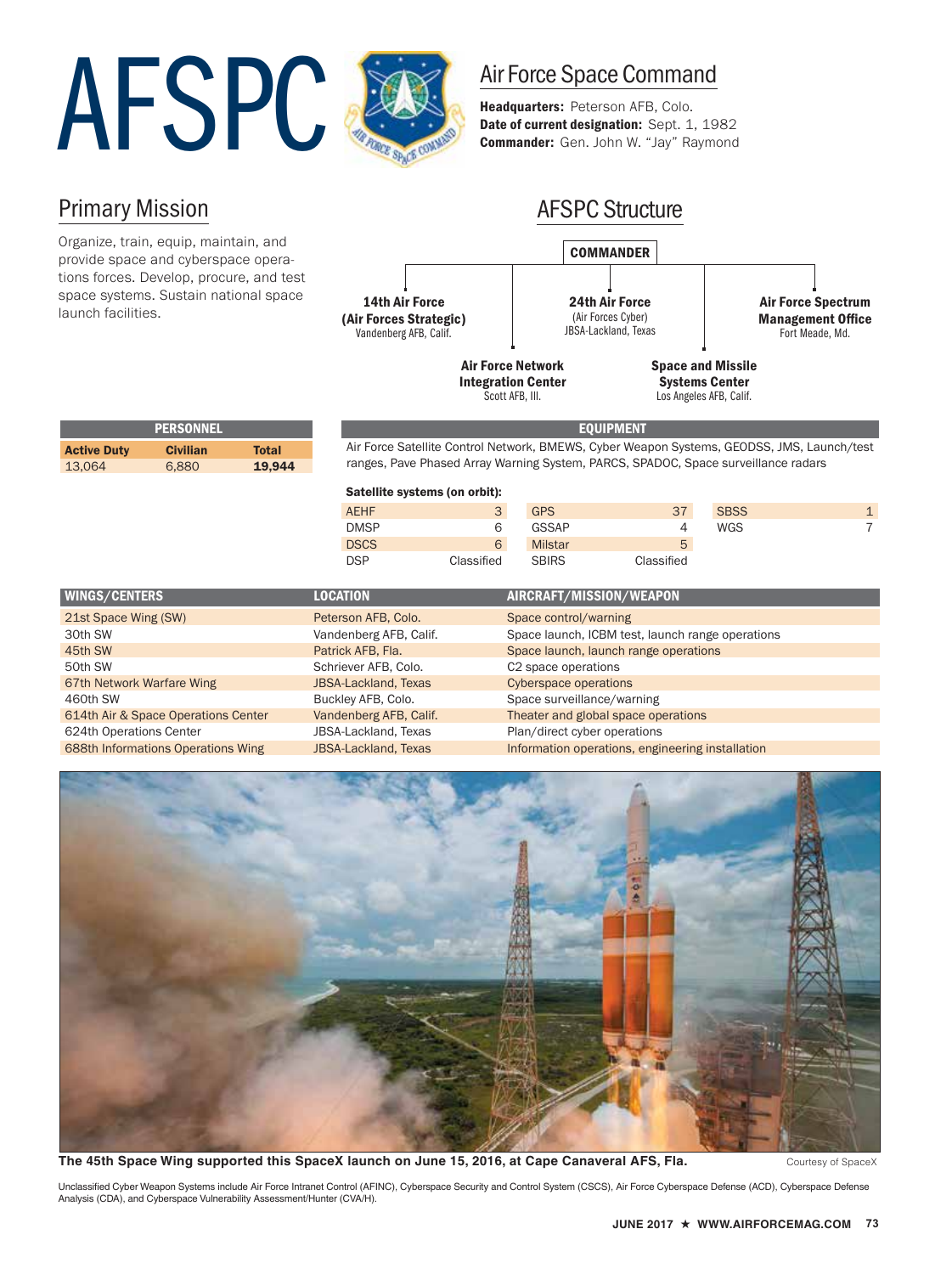

Headquarters: Hurlburt Field, Fla. Date of current designation: May 22, 1990 Commander: Lt. Gen. Marshall B. "Brad" Webb

## Primary Mission

Organize, train, equip, maintain, and provide special operations airpower forces to combatant commanders.



| <b>MAJOR UNITS</b>                 | <b>LOCATION</b>      | AIRCRAFT/MISSION/WEAPON                             |
|------------------------------------|----------------------|-----------------------------------------------------|
| 1st Special Operations Group (SOG) | Hurlburt Field, Fla. | AC-130U, CV-22, MC-130H/P, U-28A                    |
| 27th SOG                           | Cannon AFB, N.M.     | AC-130W, C-146A, CV-22B, MC-130J, MO-1, MO-9, U-28A |
| 551st SOS                          | Cannon AFB, N.M.     | AC-130H/W, CV-22, MC-130J, MO-9                     |
| 720th Special Tactics Group (STG)  | Hurlburt Field, Fla. | Special tactics operations                          |
| 724th STG                          | Pope Field, N.C.     | Special tactics operations                          |
| 752nd SOG                          | RAF Mildenhall, UK   | CV-22, MC-130J                                      |



**An AC-130J arrives at Hurlburt Field, Fla.** Srandom Communication Communication Communication Care Srandom Care Srandom Care Srandom Care Srandom Care Srandom Care Srandom Care Srandom Care Srandom Care Srandom Care Srand **74** JUNE 2017 ★ WWW.AIRFORCEMAG.COM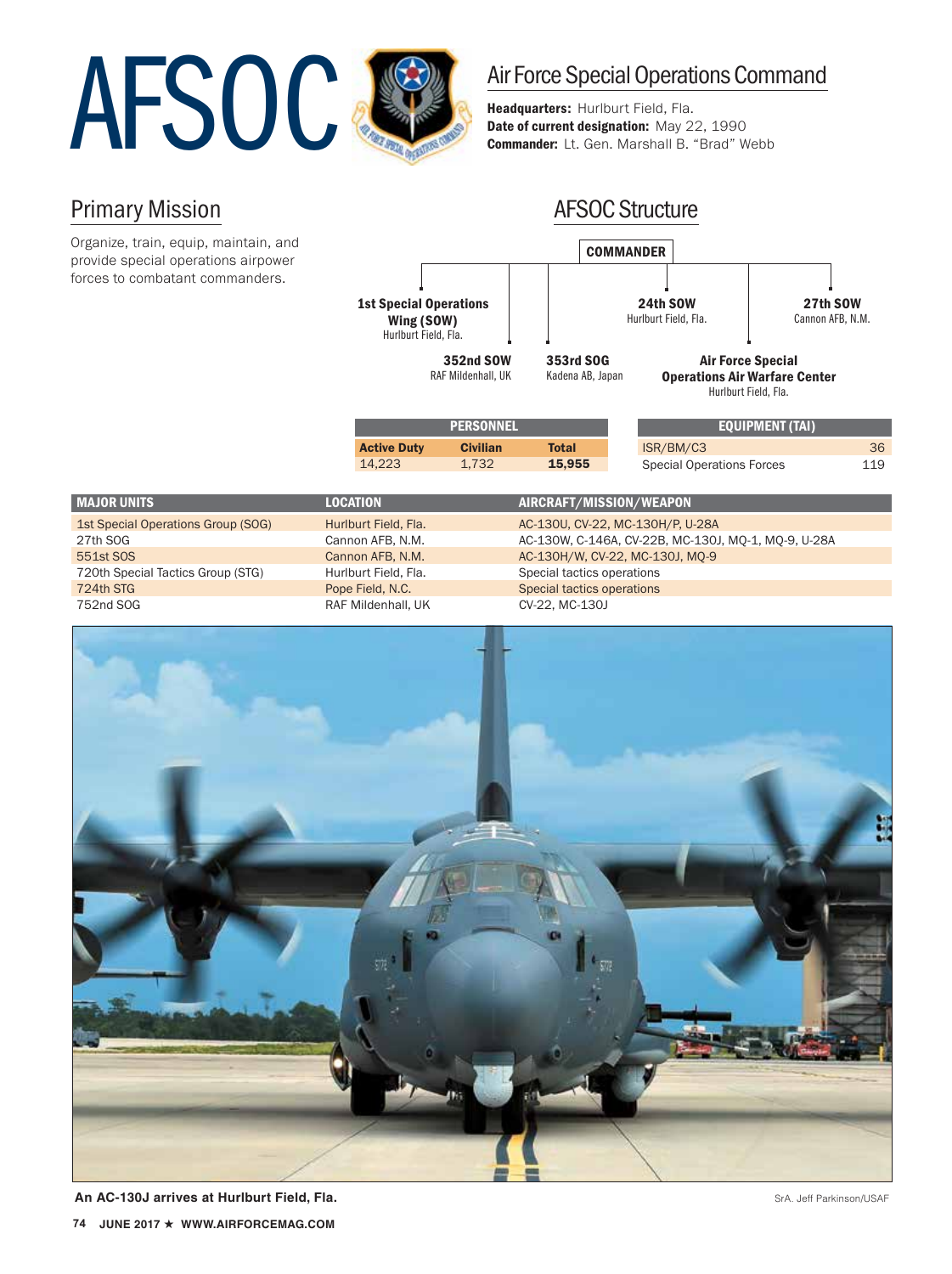

Headquarters: Scott AFB, III. Date of current designation: June 1, 1992 Commander: Gen. Carlton D. Everhart II

## Primary Mission

Organize, train, equip, maintain, and provide air mobility forces to sustain worldwide airpower operations.

## AMC Structure

**COMMANDER** 

18th Air Force (Air Forces Transportation) Scott AFB, Ill.

US Air Force Expeditionary Center JB McGuire-Dix-Lakehurst, N.J.

| <b>PERSONNEL</b>   |                 |        | <b>EQUIPMENT (TAI)</b> |     |
|--------------------|-----------------|--------|------------------------|-----|
| <b>Active Duty</b> | <b>Civilian</b> | Total  | <b>Tanker</b>          | 164 |
| 40.403             | 8.191           | 48.594 | Transport              | 266 |
|                    |                 |        |                        |     |

| <b>WINGS/CENTERS</b>                      | <b>LOCATION</b>                | AIRCRAFT/MISSION/WEAPON                  |
|-------------------------------------------|--------------------------------|------------------------------------------|
| 6th Air Mobility Wing (AMW)               | MacDill AFB, Fla.              | C-37, KC-135R                            |
| 19th Airlift Wing (AW)                    | Little Rock AFB, Ark.          | $C-130H/J$                               |
| 22nd Air Refueling Wing (ARW)             | McConnell AFB, Kan.            | <b>KC-135R</b>                           |
| 60th AMW                                  | Travis AFB, Calif.             | C-5, C-17, KC-10                         |
| 62nd AW                                   | JB Lewis-McChord, Wash.        | $C-17$                                   |
| 87th Air Base Wing (ABW)                  | JB McGuire-Dix-Lakehurst, N.J. | Joint base facilities support            |
| 89th AW                                   | JB Andrews, Md.                | C-20B, C-32A, C-37A/B, C-40B, VC-25A     |
| 92nd ARW                                  | Fairchild AFB, Wash.           | <b>KC-135R</b>                           |
| 305th AMW                                 | JB McGuire-Dix-Lakehurst, N.J. | C-17, KC-10                              |
| 319th ABW                                 | Grand Forks AFB, N.D.          | Base support                             |
| 375th AMW                                 | Scott AFB, III.                | C-21, C-40 (AA), KC-135R (AA), NC-21     |
| 436th AW                                  | Dover AFB, Del.                | $C-5, C-17$                              |
| 437th AW                                  | JB Charleston, S.C.            | $C-17A$                                  |
| 515th Air Mobility Operations Wing (AMOW) | JB Pearl Harbor-Hickam, Hawaii | Contingency airfield operations          |
| 521st AMOW                                | Ramstein AB, Germany           | Contingency airfield operations          |
| 618th AOC (Tanker Airlift Control Center) | Scott AFB, III.                | Tanker Airlift Control Center operations |
| 621st Contingency Response Wing           | JB McGuire-Dix-Lakehurst, N.J. | Rapidly deployable bare base operations  |
| 628th ABW                                 | JB Charleston, S.C.            | Joint base facilities support            |



An Army Black Hawk is loaded onto an Air Force C-17 at JB Lewis-McChord, Wash. Sand The State Cox/USAF State Cox/USAF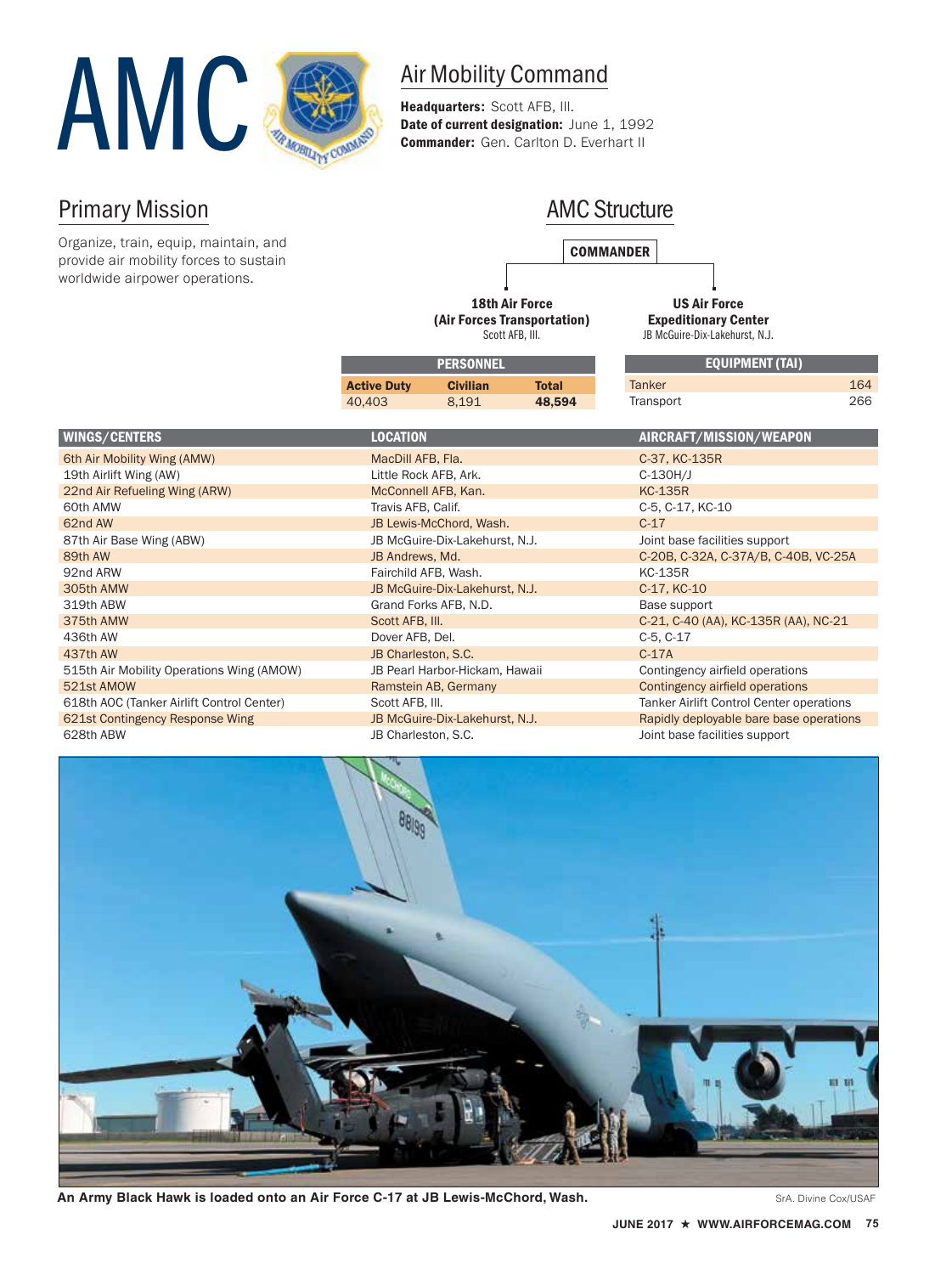

Headquarters: JB Pearl Harbor-Hickam, Hawaii Date of current designation: July 1, 1957 Commander: Gen. Terrence J. O'Shaughnessy

## Primary Mission

Provide US Pacific Command integrated expeditionary Air Force capabilities, including strike, air mobility, and rescue forces.



| <b>PERSONNEL</b>   |                 |              | <b>EQUIPMENT (TAI)</b> |     |
|--------------------|-----------------|--------------|------------------------|-----|
| <b>Active Duty</b> | <b>Civilian</b> | <b>Total</b> | Fighter/Attack         | 262 |
| 28,003             | 3.296           | 31.299       | Helicopter             | 13  |
|                    |                 |              | ISR/BM/C3              | 6   |

Tanker 15 **Transport** 38

| <b>WINGS/CENTERS</b>                      | <b>LOCATION</b>                 | AIRCRAFT/MISSION/WEAPON                                 |
|-------------------------------------------|---------------------------------|---------------------------------------------------------|
| 3rd Wing                                  | JB Elmendorf-Richardson, Alaska | C-12, C-17, E-3, F-22A                                  |
| 8th Fighter Wing (FW)                     | Kunsan AB, South Korea          | $F-16C/D$                                               |
| 15th Wing                                 | JB Pearl Harbor-Hickam, Hawaii  | C-17A, C-37A, C-40B, F-22A (AA), KC-135R (AA)           |
| 18th Wing                                 | Kadena AB, Japan                | E-3B/C, F-15C/D, HH-60G, KC-135R                        |
| 35th FW                                   | Misawa AB, Japan                | $F-16C/D$                                               |
| 36th Wing                                 | Andersen AFB, Guam              | Operational platform for rotating combat forces         |
| 51st FW                                   | Osan AB, South Korea            | A-10C, F-16C/D                                          |
| 354th FW                                  | Eielson AFB, Alaska             | $F-16C/D$                                               |
| 374th Airlift Wing                        | Yokota AB, Japan                | C-12J, C-130H, UH-1N                                    |
| 607th Air & Space Operations Center (AOC) | Osan AB, South Korea            | Plan and direct air operations                          |
| 611th AOC                                 | JB Elmendorf-Richardson, Alaska | Plan and direct air operations                          |
| 613th AOC                                 | JB Pearl Harbor-Hickam, Hawaii  | Plan and direct air operations                          |
| 673rd Air Base Wing                       | JB Elmendorf-Richardson, Alaska | Joint base facilities support                           |
| <b>Regional Support Center</b>            | JB Elmendorf-Richardson, Alaska | Remote facility operations, communications, engineering |



18th Aggressor Squadron F-16s, assigned to Eielson AFB, Alaska. Same and the state of the State State State Index State Index State Index State Index State Index State Index State Index State Index State Index State Index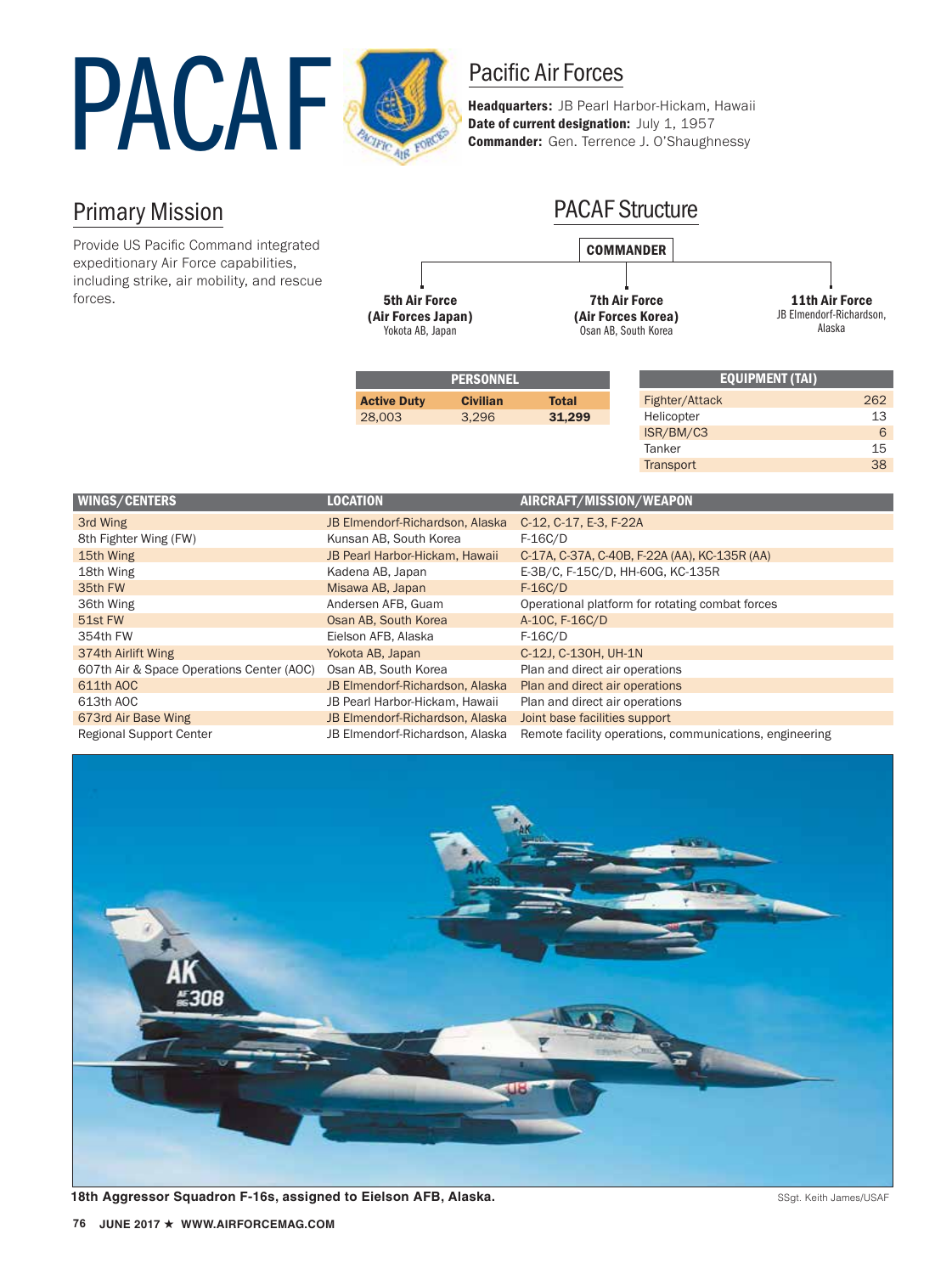

## US Air Forces in Europe

Headquarters: Ramstein AB, Germany Date of current designation: Aug. 7, 1945 Commander: Gen. Tod D. Wolters

## Primary Mission

Serves as the air component for US European Command and US Africa Command, directing air operations, including warfighting and humanitarian/peacekeeping actions, and maintains combatready forces for NATO responsibilities.

## **COMMANDER** USAFE Structure

3rd Air Force (Air Forces Europe) Ramstein AB, Germany

Hq. USAFE-AFAFRICA (Air Forces Africa)

Ramstein AB, Germany

Transport 25

| <b>PERSONNEL</b>   |                 |        | ' EQUIPMENT (TAI), |     |
|--------------------|-----------------|--------|--------------------|-----|
| <b>Active Duty</b> | <b>Civilian</b> | Total  | Fighter/Attack     | 157 |
| 22.143             | 1.662           | 23,805 | Helicopter         | 5   |
|                    |                 |        | <b>Tanker</b>      | 16  |

| WINGS/CENTERS                       | <b>LOCATION</b>         | AIRCRAFT/MISSION/WEAPON                                      |
|-------------------------------------|-------------------------|--------------------------------------------------------------|
| 31st Fighter Wing (FW)              | Aviano AB, Italy        | $F-16C/D$                                                    |
| 39th Air Base Wing                  | Incirlik AB, Turkey     | Operational location for deployed US and NATO forces         |
| 48th FW                             | RAF Lakenheath, UK      | F-15C/D, F-15E, HH-60G                                       |
| 52nd FW                             | Spangdahlem AB, Germany | $F-16C/D$                                                    |
| 86th Airlift Wing                   | Ramstein AB, Germany    | C-20H, C-21, C-37A, C-40B, C-130J                            |
| 100th Air Refueling Wing            | RAF Mildenhall, UK      | CV-22, KC-135R, MC-130J, RC-135V/W                           |
| 435th Air Ground Operations Wing    | Ramstein AB, Germany    | Battlefield airmen support and operations                    |
| 501st Combat Support Wing           | RAF Alconbury, UK       | Facilitates support for seven geographically separated units |
| 603rd Air & Space Operations Center | Ramstein AB, Germany    | Plan and direct air operations                               |



Airmen from the 100th Air Refueling Wing inspect a KC-135 at RAF Mildenhall, UK. Sagt. Micaiah Anthony/USAF